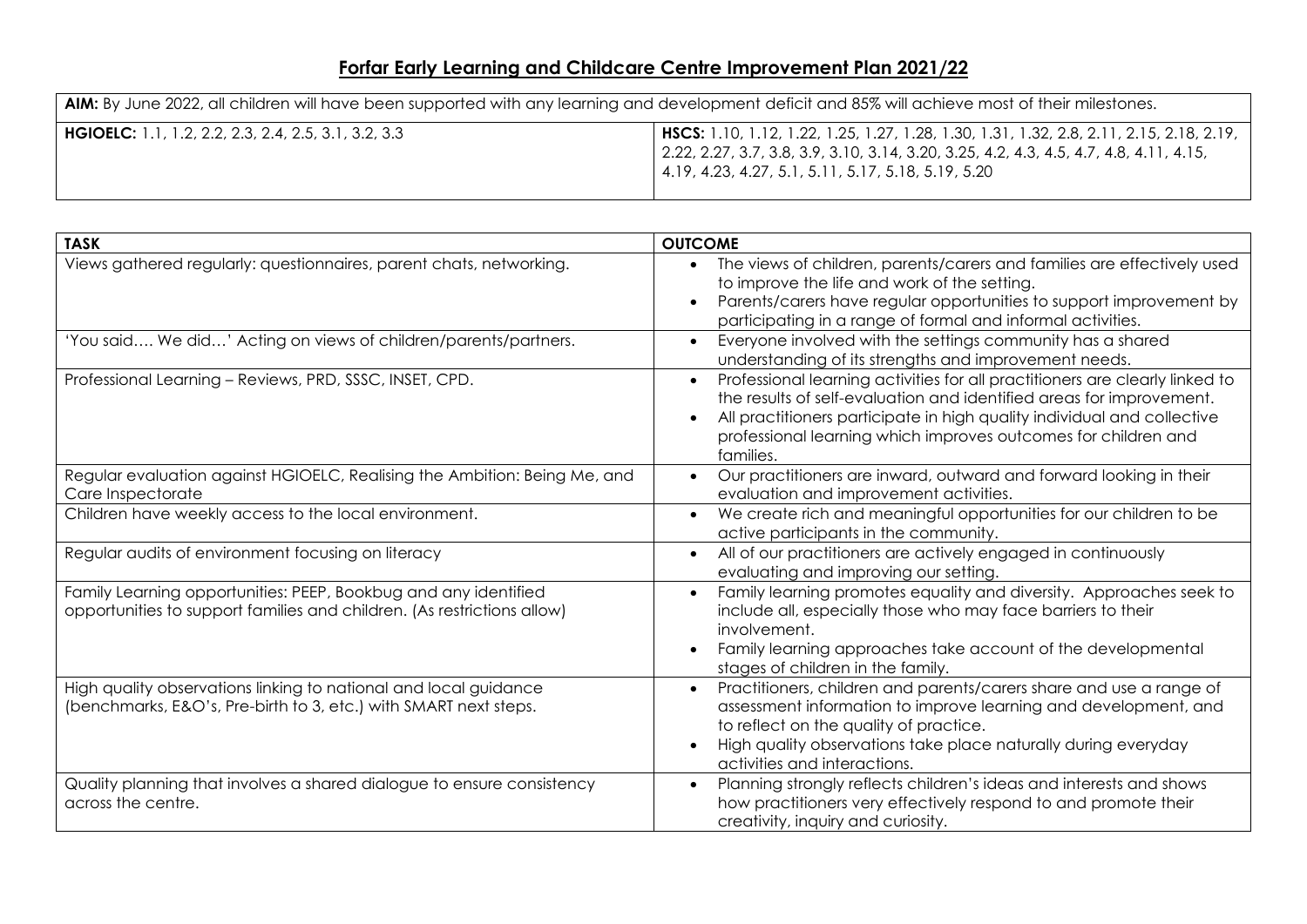|                                                                                                                                                                  | Children can talk about their learning and achievements with<br>practitioners and peers.                                                                                                                                                                                                                                                                                                                                                                                                                                                                                                                                                                                                                                                                                                                                                         |
|------------------------------------------------------------------------------------------------------------------------------------------------------------------|--------------------------------------------------------------------------------------------------------------------------------------------------------------------------------------------------------------------------------------------------------------------------------------------------------------------------------------------------------------------------------------------------------------------------------------------------------------------------------------------------------------------------------------------------------------------------------------------------------------------------------------------------------------------------------------------------------------------------------------------------------------------------------------------------------------------------------------------------|
| Monthly tracking reports and evaluations highlight gaps in learning which<br>informs planning for next steps in each child's learning journey.                   | All practitioners have a clear focus on monitoring and evaluating the<br>$\bullet$<br>quality of children's learning and on tracking their progress and<br>achievements.<br>Planning for progression in children's learning is in place and<br>continuity and progression in learning is secured for children within<br>and beyond the setting.<br>Assessment is an integral part of the learning and teaching and is<br>used effectively to plan high quality learning experiences for all<br>children.<br>Tracking and monitoring of children's progress is well understood and<br>used effectively to secure improved outcomes for all children.<br>Information on every child is showing almost all children are making<br>very good progress in literacy, numeracy and health and wellbeing<br>as appropriate to their developmental stage. |
| Children are supported through periods of change with effective use of<br>visual symbols and communication tools, i.e. Boardmaker symbols, Makaton.              | There is clear evidence of a wide range of strategies in use to support<br>$\bullet$<br>children to take responsibility for their own learning and progress.<br>There is a clear focus on the development of children's skills in early<br>language.<br>Universal and targeted support is fully embedded/ It has a positive<br>impact on children's progression and development.                                                                                                                                                                                                                                                                                                                                                                                                                                                                 |
| SHANARRI wellbeing indicators are visible throughout the setting and the<br>language is used daily to promote wellbeing and encourage discussions on<br>emotions | Managers and leaders ensure that all practitioners know, understand<br>$\bullet$<br>and use the wellbeing indicators in a meaningful way. Our young<br>children show a developing understanding if the wellbeing indicators.<br>Children are encouraged to being exploring the thoughts, feelings,<br>attitudes, values and beliefs that influence their lives and relationships<br>in a developmentally appropriate way.                                                                                                                                                                                                                                                                                                                                                                                                                        |
| High order questioning and quality interactions embedded into practice to<br>encourage enquiry and curiosity.                                                    | There is clear evidence of a wide range of strategies in use to support<br>$\bullet$<br>children to take responsibility for their own learning and progress.<br>Practitioners have a clear understanding of how children learn. Their<br>actions encourage high quality adult/child interaction.<br>There is an emphasis on talk and shared thinking. Practitioners<br>support the development of children's thinking skills through<br>scaffolding, modelling, questioning and making their own thinking<br>skills.<br>Practitioners are highly skilled in posing questions which encourage<br>enquiry and curiosity.                                                                                                                                                                                                                           |
| Working Party Groups established to support practitioner and setting<br>development and provide leadership opportunities.                                        | There is a strong ethos of improvement through sharing practice, and<br>$\bullet$<br>through peer support and challenge.                                                                                                                                                                                                                                                                                                                                                                                                                                                                                                                                                                                                                                                                                                                         |